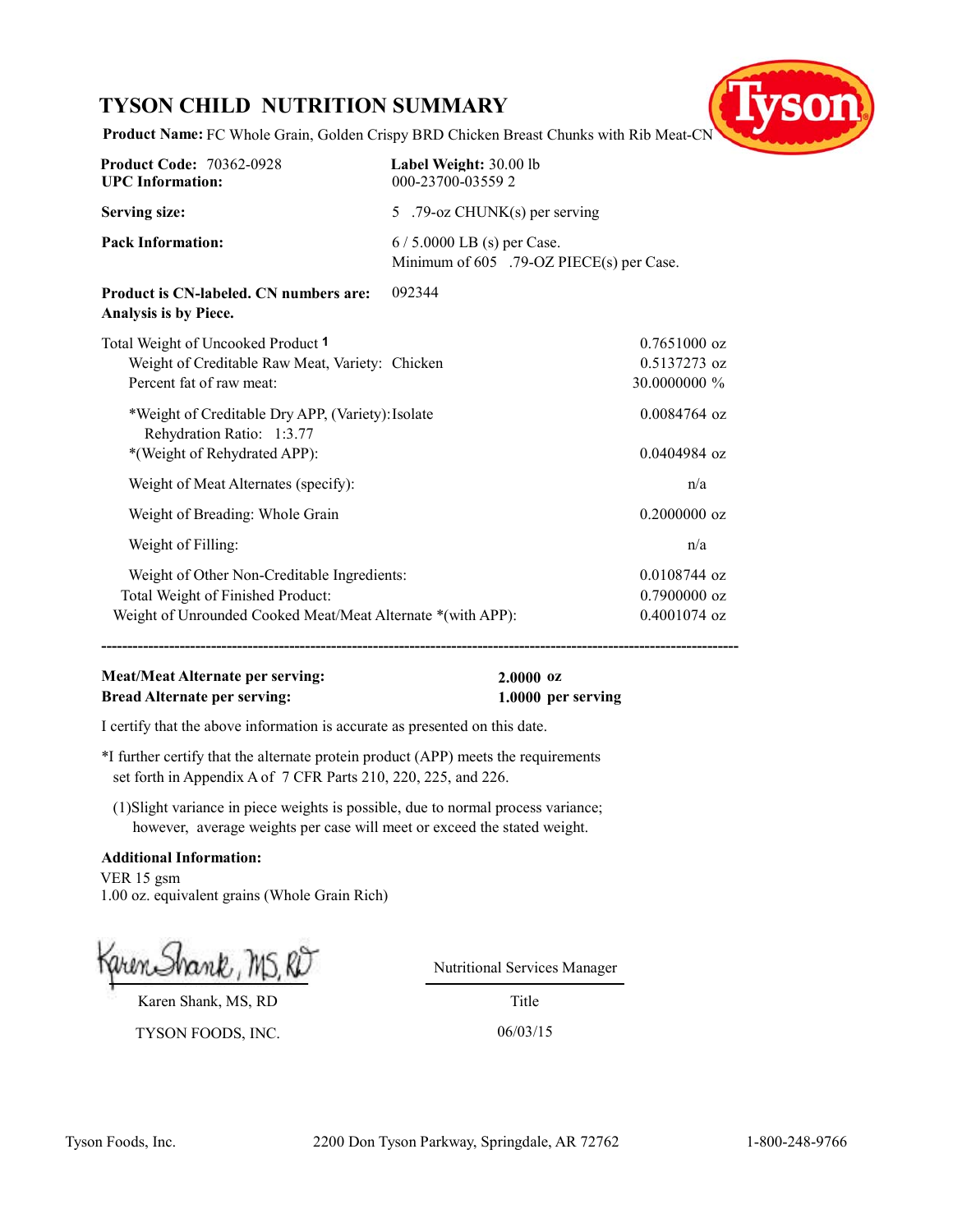## **Product Information**





#### **Whole Grain Breaded Golden Crispy Made with Whole Muscle Boneless Wing, 0.79 oz.**

Product Code: 70362-928 UPC Code: 00023700035592

- Available for commodity reprocessing USDA 100103
- $-$  Made with whole muscle white meat for the same premium bite and texture of whole muscle but without the price
- Consistent piece sizes for easy CN portioning with an authentic made- from- scratch appearance
- Great Golden Crispy breading profile that is Kid Tested, Kid Approved™

#### **PREPARATION**

Appliances vary, adjust accordingly. Convection Oven Preheat oven to 375°F, no steam, medium low fans. Place frozen chunks on a parchment lined baking sheet and heat for 10 -12 minutes. Conventional Oven Preheat oven to 400°F. Place frozen chunks on a baking sheet lined with parchment paper. Heat for 10-12 minutes.

#### **PIECE COUNT**

Minimum of 605 0.79OZ PIECE(s) per Case

#### **MASTER CASE**

| Gross<br>Weight      | 38.4309 LB | Width:  | 15.625 IN |
|----------------------|------------|---------|-----------|
| <b>Net</b><br>Weight | 30IB       | Length: | 23.5 IN   |
| Cube:                | 1.78 FT    | Height: | 8.375 IN  |

#### **PALLET CONFIGURATION**



#### **STORAGE**

| Shelf Life:     | $365$ days |
|-----------------|------------|
| Storage Temp:   | 0 F        |
| Storage Method: | Frozen     |

Nutrition Facts Serving Size: CN SVG 5 PCE (111g)

 $\otimes 0^\circ$ 

| Amount Per Serving                                                                                                                        |                       |
|-------------------------------------------------------------------------------------------------------------------------------------------|-----------------------|
| Calories 250                                                                                                                              | Calories from Fat 100 |
|                                                                                                                                           | % Daily Value*        |
| Total Fat 11g                                                                                                                             | 17%                   |
| Saturated Fat 2g                                                                                                                          | 10%                   |
| Trans Fat 0g                                                                                                                              |                       |
| Polyunsaturated Fat 4.5q                                                                                                                  |                       |
| Monounsaturated Fat 3.5q                                                                                                                  |                       |
| Cholesterol 55mg                                                                                                                          | 18%                   |
| Sodium 400mg                                                                                                                              | 17%                   |
| Total Carbohydrate 15g                                                                                                                    | 5%                    |
| Dietary Fiber 2g                                                                                                                          | 8%                    |
| Sugars 1g                                                                                                                                 |                       |
| Protein 23g                                                                                                                               | 46%                   |
| Vitamin A 0%                                                                                                                              | Vitamin C 0%          |
| Calcium %                                                                                                                                 | Iron 10%              |
| * Percent daily values are based on a 2,000 calorie<br>diet. Your daily values may be higher or lower<br>daasadka wa cacca aalada waxda d |                       |

#### Storage Method: Frozen **CN Label:** Yes

**CN Label Numbers:** 092344

**CN Statement:** Five 0.79 oz. fully cooked, breaded chicken breast chunks with rib meat provide 2.00 oz. equivalent meat/meat alternate and 1.00 oz equivalent grains for Child Nutrition Meal Pattern Requirements.

To obtain a signed copy of the CN statement for this item, please contact the Tyson Food<br>Service Concierge via e-<mark>mail</mark> or call 1-800-248 -9766.

#### **INGREDIENTS**

Protioned chicken breast with rib meat, water, isolated soy protein, seasoning [brown sugar, salt, onion powder, chicken stock, canola oil, yeast extract, carrot powder, vegetable stock (carrot, onion, celery),<br>garlic powder, flavors, maltodextrin, silicon dioxide and citric acid], sodium phosphates, seasoning<br>(potassium chlo flour, niacin, reduced iron, thiamine mononitrate, riboflavin, folic acid), salt, dried onion, dried garlic, sugar, wheat gluten, torula yeast, dextrose, spice, dried yeast, paprika extract (color), turmeric extract (color). Breading set in vegetable oil.

CONTAINS soy, wheat

#### **tysonfoodservice.com**

1-800 -24-TYSON



Servings Per Container: About 122

depending on your calorie needs.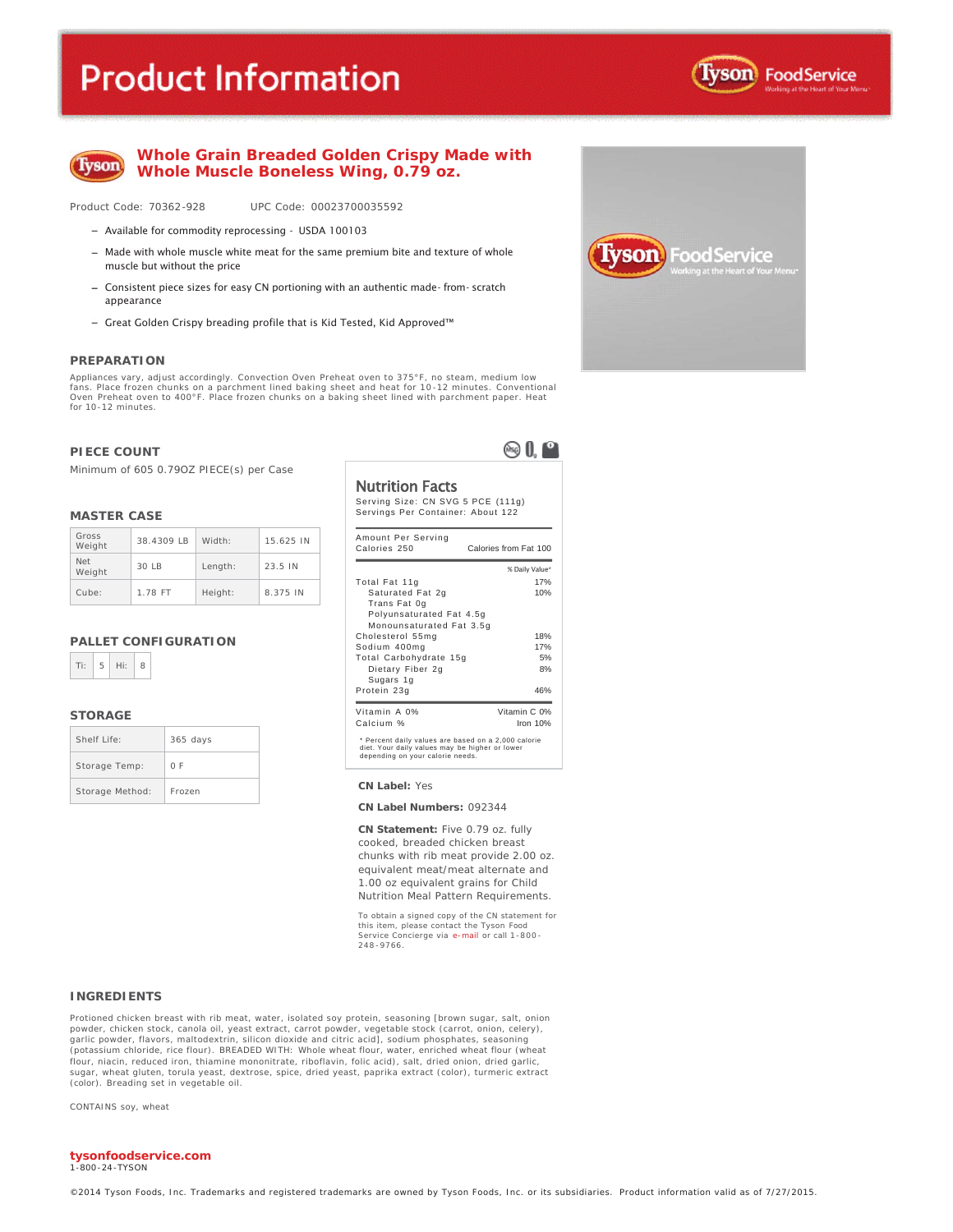**703622 GOLDEN CRISPY, BREADED<br>CHICKEN BREAST CHUNKS-CN** Colors: Black, Power Red, 136 yellow  $\sim$ FULLY COOKED, WHOLE GRAIN 000 23700 03559 **NITH RIB MEAT** vson 0362  $\frac{5}{2}$  $\frac{5}{2}$ **Nutrition Facts** Serving Size 4 Pieces (88g)<br>Servings Per Container About 152 Vitamin A 0% • Vitamin C 0% LL#1110340 000 23700 03559 2 Iron 8% % Daily Valu t Daily Values are based on a 2,000 Total Carbohydrate 12g  $\ddot{\phantom{0}}$ Total Fat 9g Amount Per Serving<br>Calories 200 Calor Cholesterol 40mg Calcium 2% PREPARTION: Applierate en adust according).<br>2003 : Constantinoparties de la constantinoparties de la constantinoparties de la constantinopartie de la cons<br>2018 : Constantinoparties de la constantinopartie de la constantino NGREDIENTS: Portioned chicken beast with rib meat, water, isolated soy protein, seasoning thown sugar, salt, onion powder, chicken stock, canola oil, yeast extract, carrot powers, experiency considerably search with the me **ARECAN SEA** 100 tooth - 2 across & 1 around  $\sqrt{\frac{s_0}{s_1}}$ VERIFIED **GOLDEN CRISPY, BREADED<br>CHICKEN BREAST CHUNKS-CN**  $P = 1A$ Distortion: 96.88% horizontal ch Five 0.79 oz. fully cooked breaded chicken breast churks with rib meat provide 2.00 oz. equivalent charged c<br>The company of the company of the company of the company of the company of the company of the company of the c WHOLE<br>GRAIN<br>10 grams<br>per serving 4 x 12.375 - Die Cut FULLY COOKED, WHOLE GRAIN KEEP FROZEN<br>distributed by: tyson foods, inc., springdale, ar 72765-2020 u.s.a. **WITH RIB MEAT**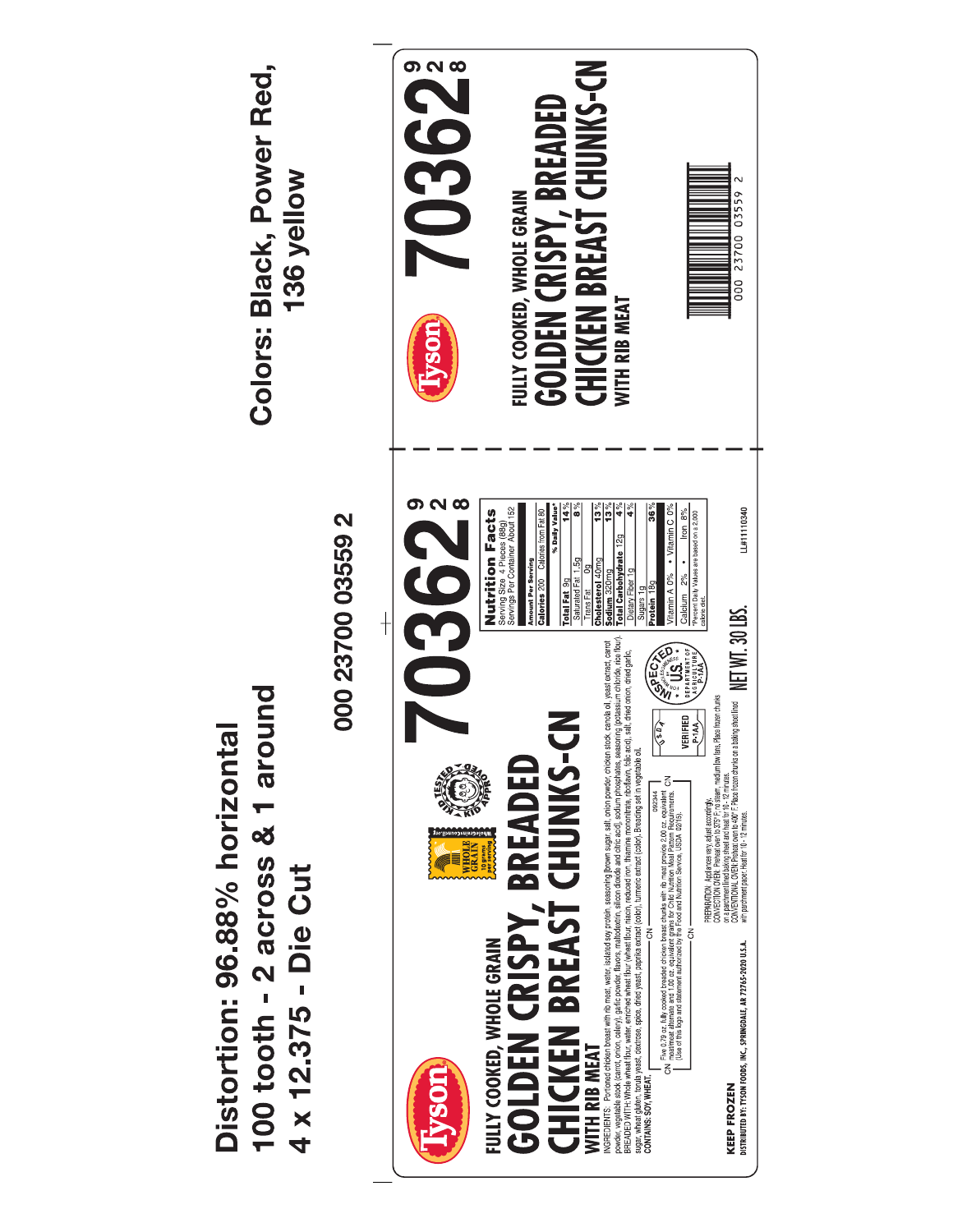

## Sample Product Formulation Statement (Product Analysis) for Meat/Meat Alternate (M/MA) **Products**

Child Nutrition Program operators should include a copy of the label from the purchased product carton in addition to the following information on letterhead signed by an official company representative.

| Product Name: FC WG Chickin Breast Chunk Code No.: 70362-928 |                                                                         |
|--------------------------------------------------------------|-------------------------------------------------------------------------|
|                                                              | Manufacturer: 1450 Foods, nc Case/Pack/Count/Portion/Size: 30#MC N65 PC |
| I. Meat/Meat Alternate                                       | Ipartich = 5 (0.7939) pc = 395                                          |

Please fill out the chart below to determine the creditable amount of Meat/Meat Alternate

| <b>Description of Creditable</b><br>Ingredients per<br><b>Food Buying Guide (FBG)</b>     | <b>Ounces per Raw</b><br><b>Portion of Creditable</b><br>Ingredient | <b>Multiply</b> | <b>FBG Yield/</b><br><b>Servings</b><br>Per Unit | Creditable<br>Amount* |
|-------------------------------------------------------------------------------------------|---------------------------------------------------------------------|-----------------|--------------------------------------------------|-----------------------|
| Beneless Chicken W/Skin                                                                   | 0.5137273                                                           |                 | $\mathcal{D}$ . 7                                | 0.3596091             |
| In Nat Prop.                                                                              |                                                                     |                 |                                                  |                       |
|                                                                                           |                                                                     |                 |                                                  |                       |
| A. Total Creditable M/MA Amount <sup>1</sup><br>$*rad$ $*1$ $*1$ $*1$ $*1$ $*1$ $*1$ $*1$ |                                                                     |                 |                                                  | 0.359609              |

\*Creditable Amount - Multiply ounces per raw portion of creditable ingredient by the FBG Yield Information.

## **II. Alternate Protein Product (APP)**

If the product contains APP, please fill out the chart below to determine the creditable amount of APP. If APP is used, you must provide documentation as described in Attachment A for each APP used.

| Description of APP,<br>manufacture's name,<br>and code number                    | <b>Ounces</b><br>Dry APP<br>Per Portion | <b>Multiply</b> | % of<br><b>Protein</b><br>$As-Is*$ | $\sim$ in Terror into it for each TIT as eq.<br>Divide by<br>$18**$ | Creditable<br>Amount<br>APP*** |
|----------------------------------------------------------------------------------|-----------------------------------------|-----------------|------------------------------------|---------------------------------------------------------------------|--------------------------------|
| 955,<br>$A$ <sub>D</sub> $m$                                                     | 0.0084704                               | X               | 86                                 | $\div$ by 18                                                        | 0.0404983                      |
|                                                                                  |                                         |                 |                                    | $\div$ by 18                                                        |                                |
|                                                                                  |                                         |                 |                                    | $\div$ by 18                                                        |                                |
| <b>B. Total Creditable APP Amount'</b>                                           |                                         |                 |                                    |                                                                     |                                |
| C. TOTAL CREDITABLE AMOUNT $(A + B$ rounded down to<br>nearest $\frac{1}{4}$ oz) |                                         |                 |                                    |                                                                     |                                |

\*Percent of Protein As-Is is provided on the attached APP documentation.

\*\*18 is the percent of protein when fully hydrated.

\*\*\* Creditable amount of APP equals ounces of Dry APP multiplied by the percent of protein as-is divided by 18. <sup>1</sup>Total Creditable Amount must be rounded down to the nearest 0.25oz (1.49 would round down to 1.25 oz meat equivalent). Do not round up. If you are crediting M/MA and APP, you do not need to round down in box A (Total Creditable M/MA Amount) until after you have added the Total Creditable APP Amount from box B to box C.

Total weight (per portion) of product as purchased

Total creditable amount of product (per portion)

(Reminder: Total creditable amount cannot count for more than the total weight of product.)

I certify that the above information is true and correct and that a  $3.95$  ounce serving of the above product (ready for serving) contains 2.00 ounces of equivalent meat/meat alternate when prepared according to directions.

I further certify that any APP used in the product conforms to the Food and Nutrition Service Regulations (7 CFR Parts 210, 220, 225, 226, Appendix A) as demonstrated by the attached supplier documentation.

ms, Rt<br>uk MS, RD euthe

Title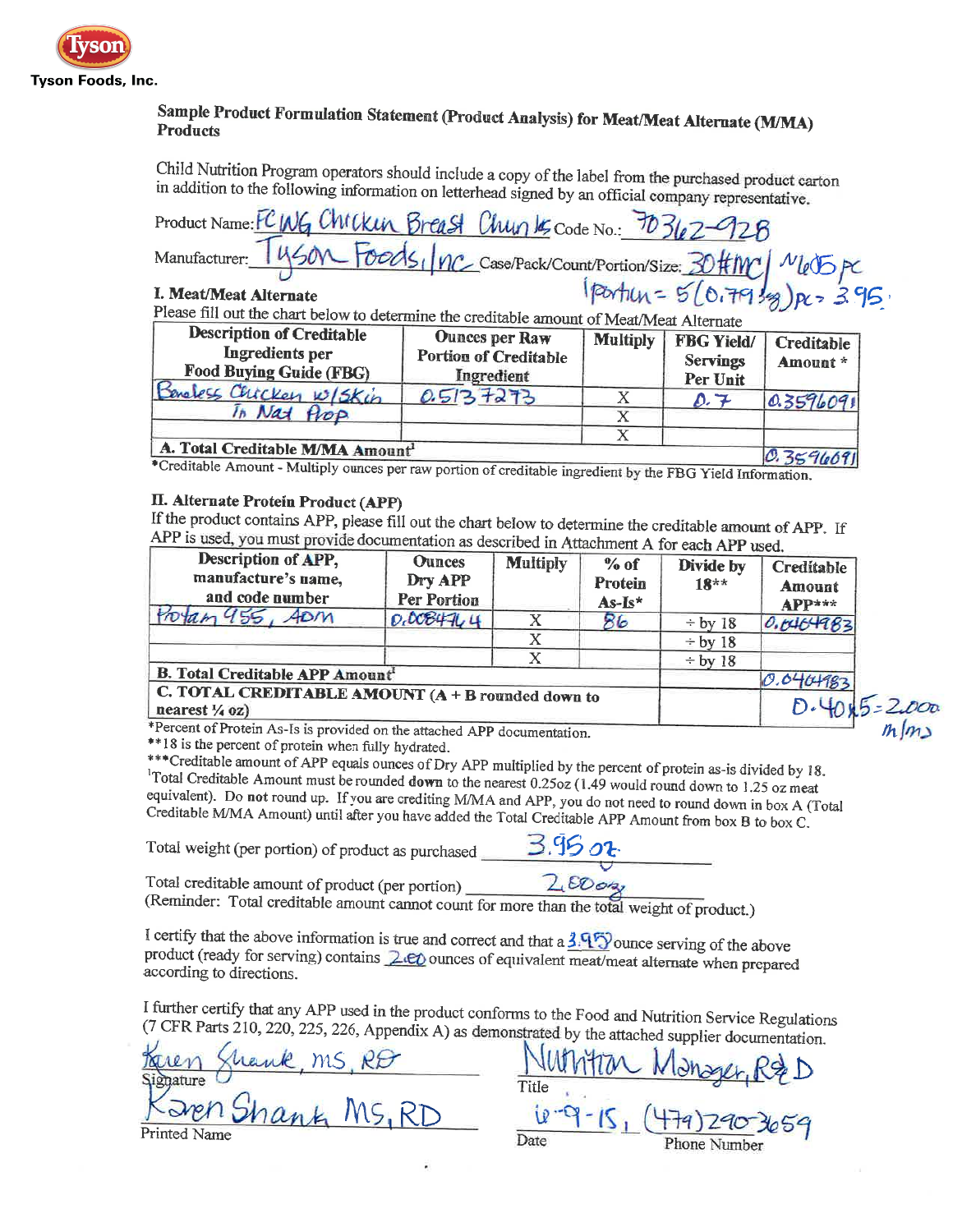

## Formulation Statement for Documenting Grains in School Meals Required Beginning SY 2013-2014 Crediting Standards Based on Revised Exhibit A<br>weights per oz equivalent

School Food Authorities (SFAs) should include a copy of the label from the purchased product carton in addition to the following information on letterhead signed by an official company representative. Grain products may be credited based on previous standards through SY 2012-2013. The new crediting standards for grains (as outlined in Policy Memorandum SP 30-2012) must be used beginning SY 2013-2014. SFAs have the option to choose the crediting method that best fits the specific needs of the menu planner.

| Product Name: FC WG Chicken Breast Chunks Code No.: 70362-128             |
|---------------------------------------------------------------------------|
| Manufacturer: 45M Foods, (nc. case/Pack/Count/Portion/Size: 30#MC) N605pc |
| portun= $5(0.79 \text{ kg})$ R= 3.95;                                     |

I. Does the product meet the Whole Grain-Rich Criteria: Yes  $X_{N0}$ (Refer to SP 30-2012 Grain Requirements for the National School Lunch Program and School Breakfast Program)

II. Does the product contain non-creditable grains: Yes \_\_\_\_ No  $X$  How many grams: (Products with more than 0.24oz equivalent or 3.99 grams for Groups A-G and 6.99 grams for Group H of noncreditable grains cannot be credited using Exhibit A weights. Please use template for crediting using amount of creditable grains).

III. Use Policy Memorandum SP 30-2012 Grain Requirements for the National School Lunch Program and School Breakfast Program: Exhibit A to determine if the product fits into Groups A-G, Group H or Group I. (Please be aware that different methodologies are applied to calculate servings of grain component based on creditable grains. Groups A-G use the standard of 16 grams creditable grain per oz eq; Group H uses the standard of 28 grams creditable grain per oz eq; and Group I is reported by volume or weight). Indicate which Exhibit A Group (A-I) the Product Belongs:

| <b>Description of</b><br><b>Product per Food</b><br><b>Buying Guide</b> | <b>Portion Size of</b><br><b>Product as</b><br>Purchased | Weight of one ounce<br>equivalent as listed<br>in SP 30-2012 | Creditable<br>Amount <sup>1</sup> |  |
|-------------------------------------------------------------------------|----------------------------------------------------------|--------------------------------------------------------------|-----------------------------------|--|
| Botter Type Coating                                                     | 0.20                                                     | 100                                                          | $\mathcal{O}_i$                   |  |
| A. Total Creditable Amount <sup>2</sup>                                 |                                                          |                                                              | x 5                               |  |

(Portion size) ÷ (Exhibit A weight for one oz eq)

<sup>2</sup>Total Creditable Amount must be rounded down to the nearest quarter (0.25) oz eq. Do not round up.

Total weight (per portion) of product as purchased 3.96 02 Total contribution of product (per portion) \_ 100000

I further certify that the above information is true and correct and that  $a\overline{3.6}$  ounce portion of this product (ready for serving) provides  $\frac{1}{100}$  oz equivalent Grains. I further certify that non-creditable grains are not above 0.24 oz eq. per portion.